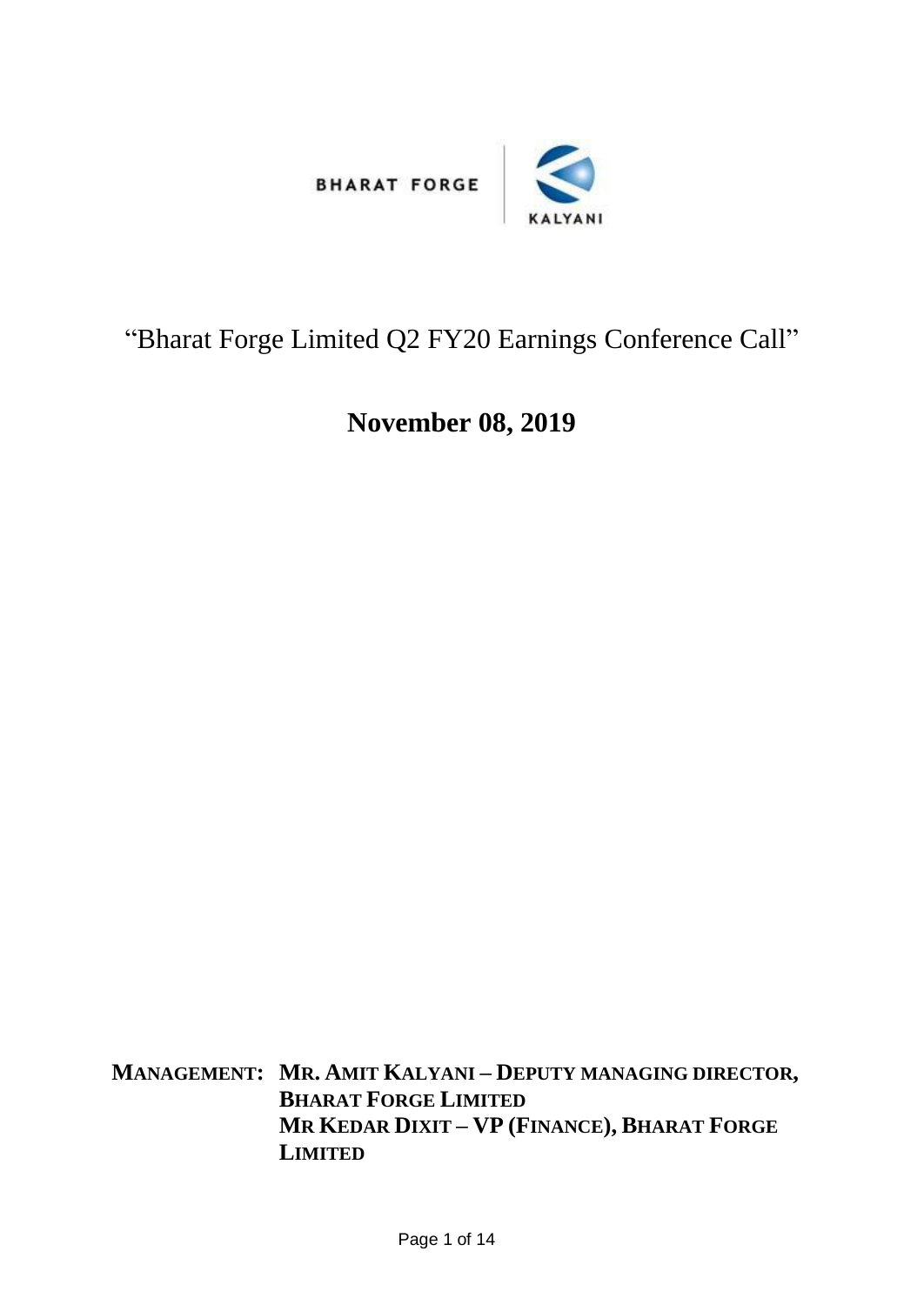**Moderator:** Ladies and gentlemen, good day and welcome to the Bharat Forge Q2 FY20 Earnings Conference Call. As a reminder, all participant lines will be in the listen-only mode and there will be an opportunity for you to ask questions after the presentation concludes. Should you need assistance during the conference call, please signal the operator by pressing "\*" then "0" on your touchtone phone. Please note that this conference is being recorded. I now hand the conference over to Mr. Amit Kalyani. Thank you and over to you, sir!

**Amit Kalyani:** Thank you very much. Good afternoon, ladies and gentlemen and welcome to our conference call for the Q2 FY20 results. I think as everyone is aware, the whole automotive industry is passing through an extremely difficult time right now, probably one of the most challenging periods of its history in a long time. The second quarter was a tough and challenging quarter for the company as well, probably one of the toughest ones of the decade. And this was largely driven by the extreme weakness in the commercial vehicle sector in India. The exports markets have performed as was anticipated but the domestic market has really had the bottoms fall out of it. The domestic market declined to a level which was unprecedented in fact it has never seen this kind of decline in the history of the automotive industry in India. So, there are multiple reasons for this. Basically the production has been cut to reduce the stock of BS-IV vehicles before the introduction of BS-VI from 1<sup>st</sup> April. There are approximately 40 odd thousand medium and heavy commercial vehicles which need to be destocked before April 1, so they need to be sold to end consumers.

> Although there are many reasons being ascribed to this, one of the main factors in our opinion is that as has been seen globally there is typically a pre buy before any emission change or any kind of structural, technological change which has a significant cost increase. So, a lot of the commercial vehicle companies pumped up production in the first quarter and in the first half of the second quarter anticipating a big pre buy. But because of the financial crisis in the NBFC sector and the axle loading norms change, the same vehicle could carry between 15% and 22% more load and this increased the available load carrying capacity in the market. Plus GST implementation reduced the stoppage time at state borders which increased the efficiency of transportation. So, if you put all these into the context you will see that the medium and heavy commercial vehicle production was down 45% quarter-on-quarter and close to 58% Y-o-Y.

> So, for the quarter our revenues were down by about 6.5% compared to Q1 and 25% compared to Q2 of last year at 1,260 crores. Our EBITDA margin is almost 24% which is down 220 basis points and 440 basis points. Our PBT was 251 crores which is down 4% compared to Q1 and about 27% compared to last year. And if you look at the verticals, the passenger vehicle sector has done extremely well both domestically and on the export front. We have seen a strong outperformance and with our strategy playing out in terms of all the new products and new contracts we have won we expect this to continue growing at a strong rate with new products and new customer additions. On the industrial sector, honestly, the real story here is the reduction in inventory of the oil and gas companies because of end of year. So, there has been a reduction in volume and that has reduced the overall industrial sector. On the commercial vehicle global side, we are at the upcycle on the Class 8 trucks and demand is plateauing. Also there you are seeing some production reductions to avoid an inventory buildup. So, we expect some decline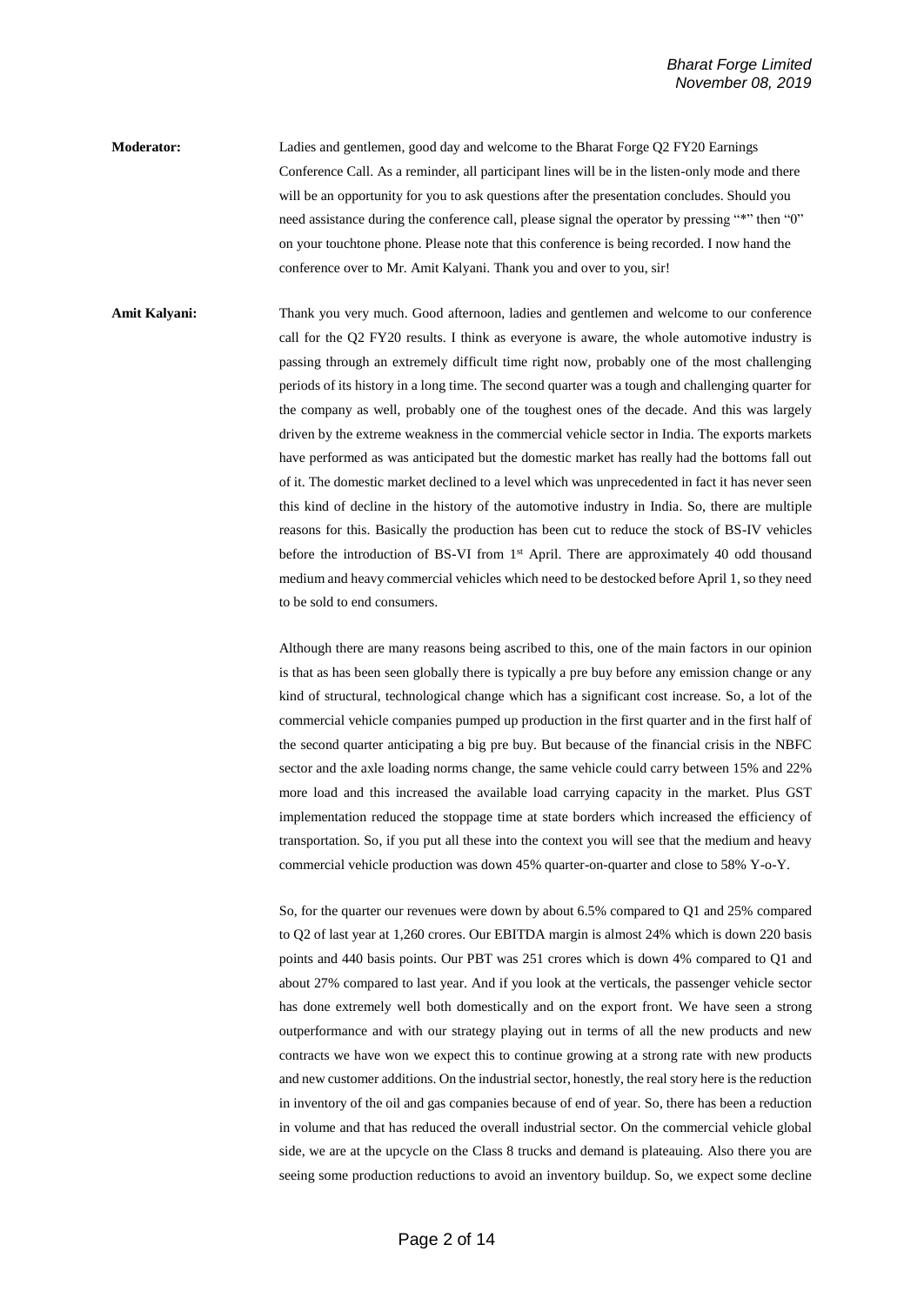between I would say, roughly 20% in next year and Europe would be single digits. But these are our assumptions. It is not really a figure we have got from our customers yet because there is a lot of talk of infrastructure buildup in the US decaying infrastructure. So any of that does happen then this could change.

On the balance sheet side, we have a strong balance sheet and we continue to strengthen our balance sheet. We currently have almost 1,700 crores of cash on our books. Our long-term debt equity is zero and our first half operating cash flow is about 470 crores. We are using the downturn to cut cost to structurally transform the organization and put in place long term measures that make us more efficient, leaner and a better cost structure when production improves. I mean you have to put into perspective that we are currently running at roughly 50% capacity utilization and in certain areas they are absolutely, I mean even certain facilities which do not have demand are being shut down and production is being restructured or it has been combined and basically reducing fixed costs. This will take two to three quarters but when we come out of it we will be leaner, meaner and fitter. And we are also pursuing a lot of new product development either through R&D or through customers where we have opportunities to grow our business. So like every other downturn, we hope that we will come out of this stronger with some new business and new products which will give us long term benefits. And we are in fact doing collaborative work with a lot of our customers who see lot of merit in using this time to also outsource or restructure their operations and do more work with high technology and value added players like us.

So, in terms of outlook given the prevailing environment in India and the overall softness in North America and Europe, we would caution that the second half would be slightly weaker than the first half. And as we focus on strengthening our balance sheet, reducing cost, focus on cost reduction and free cash generation we will see again a revival or improvement in performance, once, I would say this year is over**.** One of the highlights for the last quarter personally for us has been that we have won significant orders from customer, passenger car customers in North America to justify setting up a full-fledged aluminum forging operation which will be very similar to what we have in Germany. And the first phase of this plant is fully sold out with committed contracts and we will break ground on this facility in the next two months. And it will start I mean it will be ready for production by about June of 2021. So, that is the highlight and we have chosen the location of Sanford County I mean, Sanford in Lee County, North Carolina which is geographically proximate to many of our European, Japanese OEMs and a lot of talent available in the Research Triangle Park, Raleigh Durham, North Carolina area.

So, I believe that this will be a beginning of a growth path for our subsidiary which will also allow us to take some time and restructure our steel oriented subsidiary in Europe make them leaner and fitter and ready for the kind of new business environment that we are seeing. So overall, I would like to just say that we are using this crisis to do massive restructuring and bring down costs. We are not particularly worried about the global PV cycle, more concerned about the situation in India. I think that is a structural issue. We are running at close to 50% capacity utilization, right now. Hopefully, in a few quarters that will start improving and our pass cars related business is doing quite well and we are expecting to see this grow very substantially with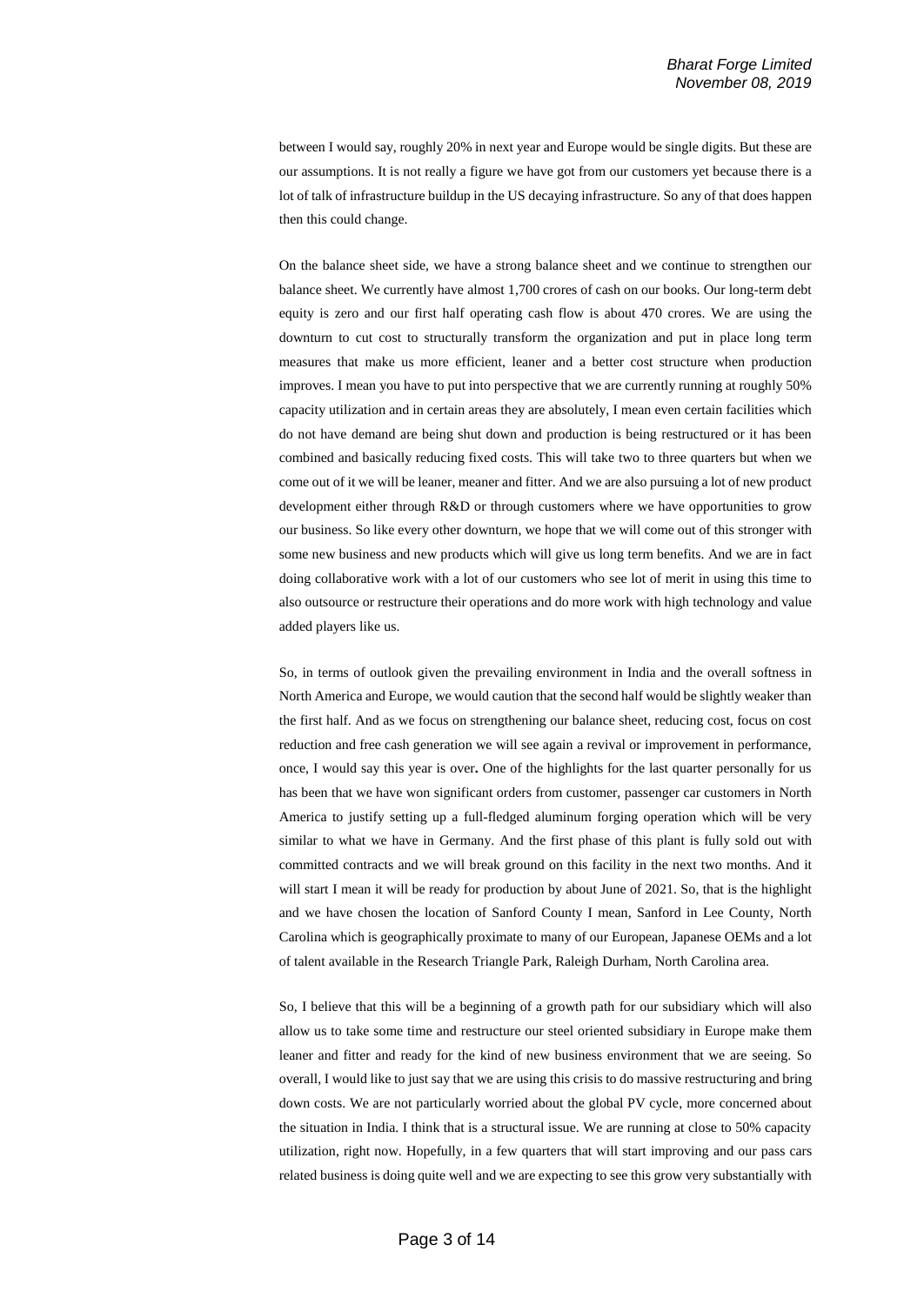|                     | the business that we have already signed and got on hand. At the same time, CAPEX is going to<br>be ready, brought to a minimum in India and we will focus on sweating our assets and using our<br>facilities tangibly to do new things.                                                                                                                                                                                                                     |
|---------------------|--------------------------------------------------------------------------------------------------------------------------------------------------------------------------------------------------------------------------------------------------------------------------------------------------------------------------------------------------------------------------------------------------------------------------------------------------------------|
|                     | I think I do not need to say anything else. I have my team with us and we should be ready to and<br>we will be happy to answer your questions. And I think we will open the floor now for Q&A.                                                                                                                                                                                                                                                               |
| <b>Moderator:</b>   | Thank you. Ladies and gentlemen, we will now begin with the question and answer session. The<br>first question is from the line of Kapil Singh from Nomura Securities. Please go ahead.                                                                                                                                                                                                                                                                      |
| <b>Kapil Singh:</b> | Firstly, on the cost side just wanted to check the raw material to sales ratio has seen a spike this<br>quarter seems a bit odd. So, can you just give some colour what exactly happened over there?                                                                                                                                                                                                                                                         |
| Amit Kalyani:       | Yes, I will request my colleague, Kedar to answer that.                                                                                                                                                                                                                                                                                                                                                                                                      |
| <b>Kedar Dixit:</b> | Yes, so this is mainly because of the inventory effect some of the product mix and the defence<br>product which has a high margin in terms of EBITDA. But the raw material ratio is also on a<br>higher side. But if you look at variable cost there is a significant reduction in variable costs<br>which sits in other expenses. So, at our operating margin level we are more or less at the same<br>level as last quarter.                               |
| <b>Kapil Singh:</b> | Sir, is there also a phenomena where OEMs have taken some discounts in anticipation of drop<br>in commodities like steel?                                                                                                                                                                                                                                                                                                                                    |
| <b>Kedar Dixit:</b> | No.                                                                                                                                                                                                                                                                                                                                                                                                                                                          |
| <b>Kapil Singh:</b> | Secondly, I wanted to check on the CAPEX, like we have seen somewhere close to 400 crores<br>of cash outflow in the first half on the standalone and close to 600 on the console. So full year<br>what are we looking at on CAPEX and investments?                                                                                                                                                                                                           |
| <b>Kedar Dixit:</b> | So, in current year we do not have much of CAPEX. It is only the cash outflow of the CAPEX<br>which we have already announced last year. So it is more of payments for that, annual would be<br>about 600 odd so. And in the overseas, the CAPEX would be more on expansion of our<br>aluminium facilities in Europe and US.                                                                                                                                 |
| <b>Kapil Singh:</b> | What would be the amount for that?                                                                                                                                                                                                                                                                                                                                                                                                                           |
| Amit Kalyani:       | Current CAPEX, let me just explain, the current CAPEX of 400 crores is basically payments for<br>CAPEX that were committed last year and we have not committed any new CAPEX from the<br>first quarter onwards. In Europe, we have a new plant under construction and actually the<br>construction is complete and very soon we will start trial production in Germany which is our<br>new aluminium forging plant expansion and that is the CAPEX for that. |
| <b>Kapil Singh:</b> | Sir, full year could you give a consolidated number what should be expect for the cash outflow?                                                                                                                                                                                                                                                                                                                                                              |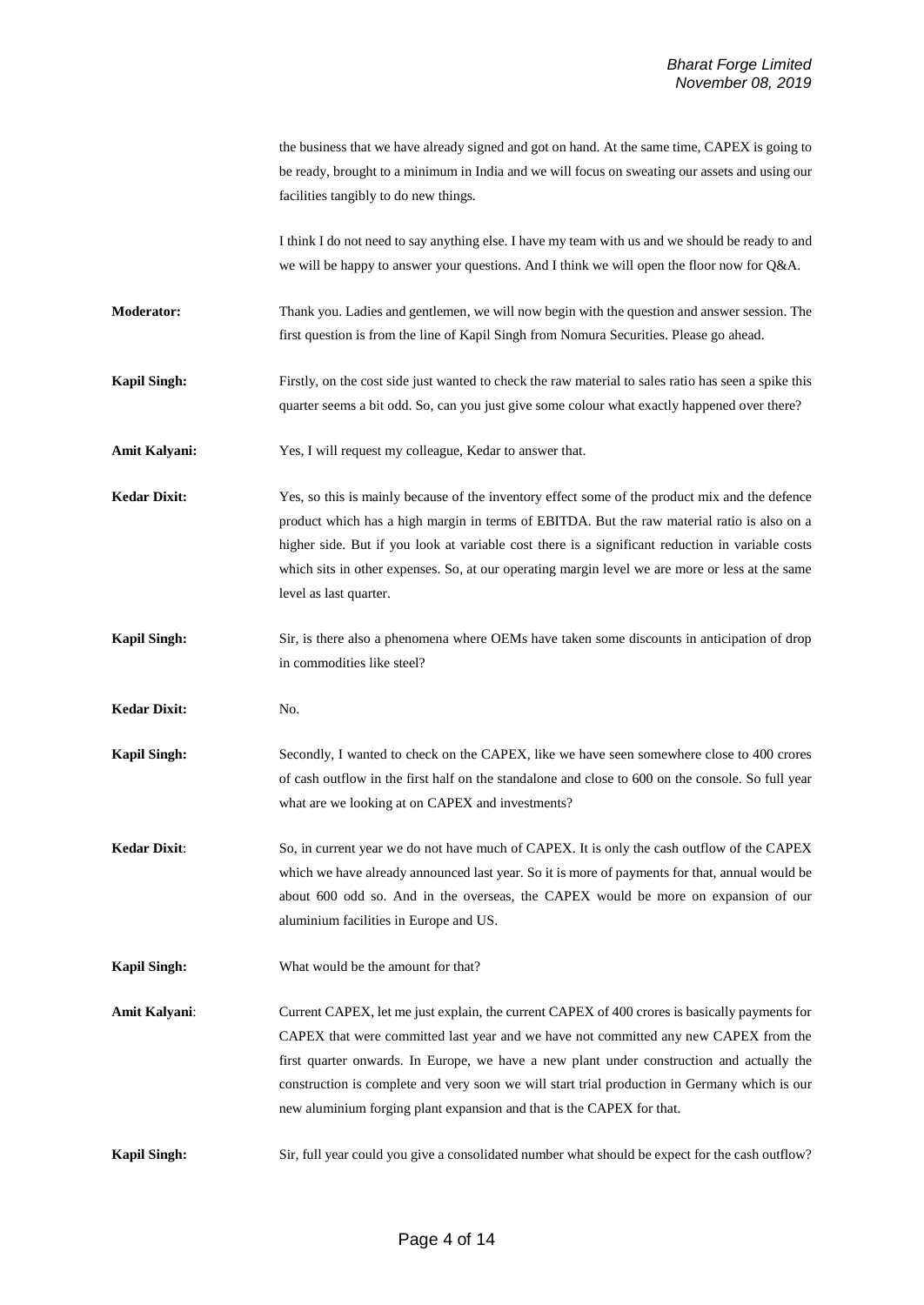| <b>Kedar Dixit:</b>  | Yes, about 800 crores.                                                                                                                                                                                                                                                                                                             |
|----------------------|------------------------------------------------------------------------------------------------------------------------------------------------------------------------------------------------------------------------------------------------------------------------------------------------------------------------------------|
| <b>Kapil Singh:</b>  | And where will this drop to next year?                                                                                                                                                                                                                                                                                             |
| <b>Kedar Dixit:</b>  | As far as India operations are concerned, you should see a significant reduction. On the overseas,<br>it would be a completion of US plant build-up.                                                                                                                                                                               |
| Amit Kalyani:        | US plant build-up will take place over two years. So, next year and year after next the total<br>CAPEX will be roughly 60 million, so about 400 crores over two years funded by equity plus<br>debt. And in India, I do not think we should have a CAPEX of more than 150 crores, between I<br>would say 150 crores to 160 crores. |
| <b>Kapil Singh:</b>  | And sir, for the US facility what is the revenue potential from those facilities?                                                                                                                                                                                                                                                  |
| Amit Kalyani:        | So, from that facility we should have a revenue of slightly over 1:1. So about close to 70 million-<br>75 million.                                                                                                                                                                                                                 |
| <b>Kapil Singh:</b>  | Sir, lastly just wanted to refer to point number 10 in the results. There is some restructuring<br>going on the notes to account point number 10, can you just explain this?                                                                                                                                                       |
| Amit Kalyani:        | Yes, so in August 2019, the board had taken a decision to transfer our aluminium subsidiary,<br>CLWT the aluminium casting plant in Nellore into a 100% owned subsidiary.                                                                                                                                                          |
| <b>Kedar Dixit:</b>  | This decision was taken well before the new tax code came into effect. In fact, in our last board<br>meeting, in August meeting itself the Board has approved to form it in a separate entity.                                                                                                                                     |
| <b>Kapil Singh:</b>  | So, this will have a 15% corporate tax rate, right?                                                                                                                                                                                                                                                                                |
| <b>Kedar Dixit:</b>  | Yes, that is correct.                                                                                                                                                                                                                                                                                                              |
| <b>Moderator:</b>    | Thank you. The next question is from the line of Punit Gulati from HSBC. Please go ahead.                                                                                                                                                                                                                                          |
| <b>Punit Gulati:</b> | Just on this Andhra Pradesh, I thought wasn't this facility expected to be complete this year?                                                                                                                                                                                                                                     |
| Amit Kalyani:        | It goes into production this year.                                                                                                                                                                                                                                                                                                 |
| <b>Kedar Dixit:</b>  | Yes, it is basically goes into commercial production by December 2019.                                                                                                                                                                                                                                                             |
| <b>Punit Gulati:</b> | Yes, but so how do you get the corporate tax benefit for it? Because you would have installed<br>the machineries before that.                                                                                                                                                                                                      |
| <b>Kedar Dixit:</b>  | Yes, it is actually the machinery are under installation. We have not yet put to use. The<br>commercial production has not yet started.                                                                                                                                                                                            |
| <b>Punit Gulati:</b> | So, you still get the benefit that is why?                                                                                                                                                                                                                                                                                         |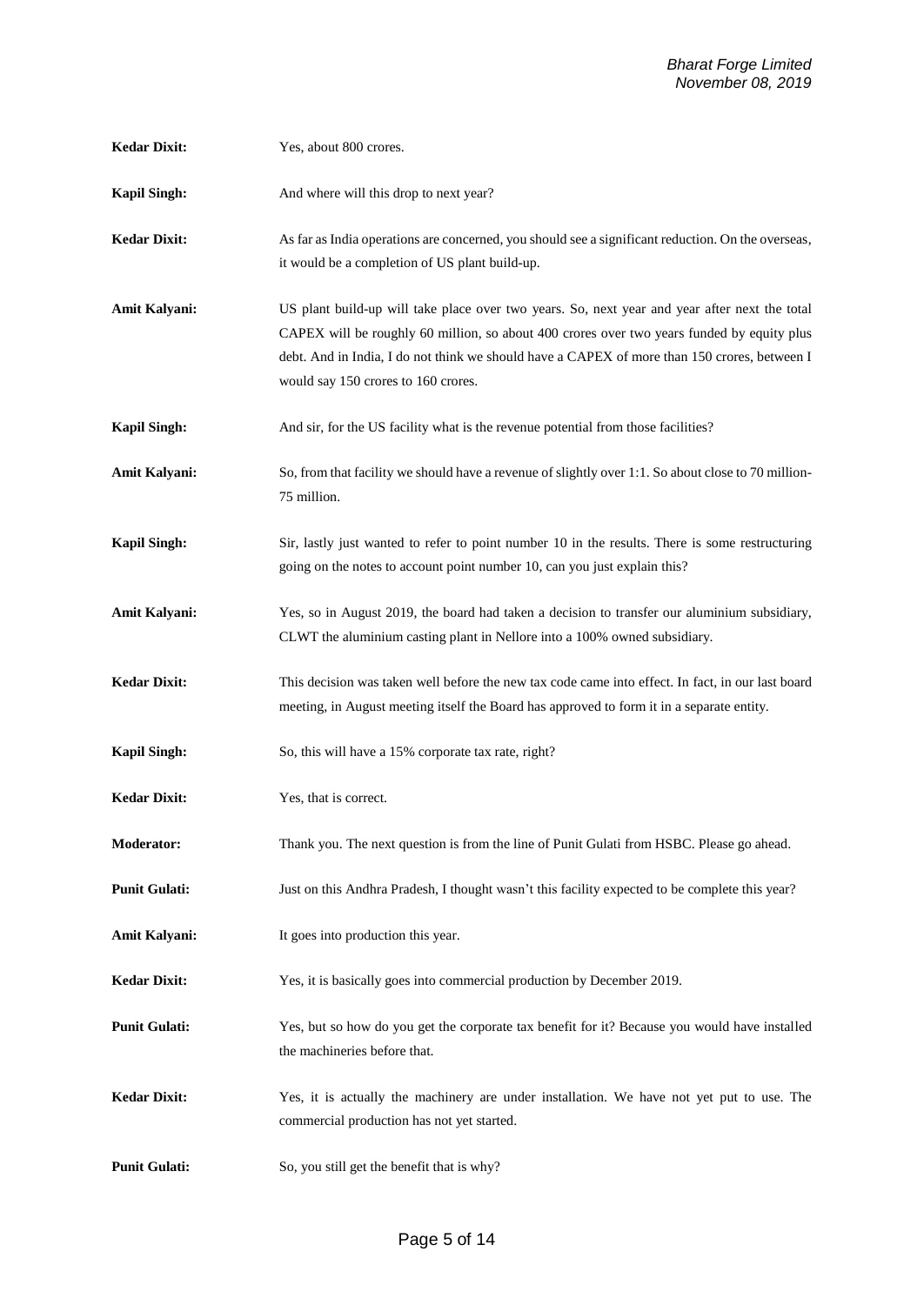**Kedar Dixit:** Yes we have, that what the law says it. You have a new entity which is incorporated to enjoy that 15%. So, we will get that benefit.

**Punit Gulati:** And how much investment have you done in this so far?

**Amit Kalyani:** About 150 crores.

**Punit Gulati:** And what should be think of as a revenue potential?

Amit Kalyani: About 200 crores in first phase.

**Punit Gulati:** Secondly, if you can give little more colour you said that H2 is likely to be slightly lower than H1. So, is it only slightly or could there be a bigger dip? And specifically, if you can give some colour on Q3 versus Q2 sequentially.

**Amit Kalyani:** See, if you look at the domestic market, right now the Indian domestic market is pretty much at the lowest figure that we have seen in a long time. It is almost 50% down from last year. So, I do not know how much lower it can go. In fact, Q3 we do not know how quickly the inventory will get neutralized. But obviously in Q4 they have to start producing for filling the pipeline of BS-VI.

**Punit Gulati:** So, Q3 is also likely to be lower than Q2?

Amit Kalyani: I do not know whether its lower or what but maybe flattish maybe slightly, I think it cannot be much lower but I think Q4 should see some improvement.

**Punit Gulati:** And I also wanted to understand when I look at this BFIL plus trading subsidiary it seems that the trading subsidiary has made a loss at EBITDA level. How should one think about that?

- **Kedar Dixit:** There is no loss at trading company level. It also includes intercompany elimination of profit of the unsold inventory. And since we are ramping up all our passenger car business in Europe and the US there is a slight increase in the inventory as compared to last quarter. So that is the effect of the elimination. But trading entity cannot make losses.
- **Punit Gulati:** So, it is just the inventory sitting in that book?

**Kedar Dixit:** Yes.

**Moderator:** Thank you. The next question is from the line of Rounak Sarda from Systematix Group. Please go ahead.

**Rounak Sarda:** Sir, my first question is in continuation to the previous question on domestic CVs. If you can help us understand the inventory level, let us say at our plant and at the OEM level.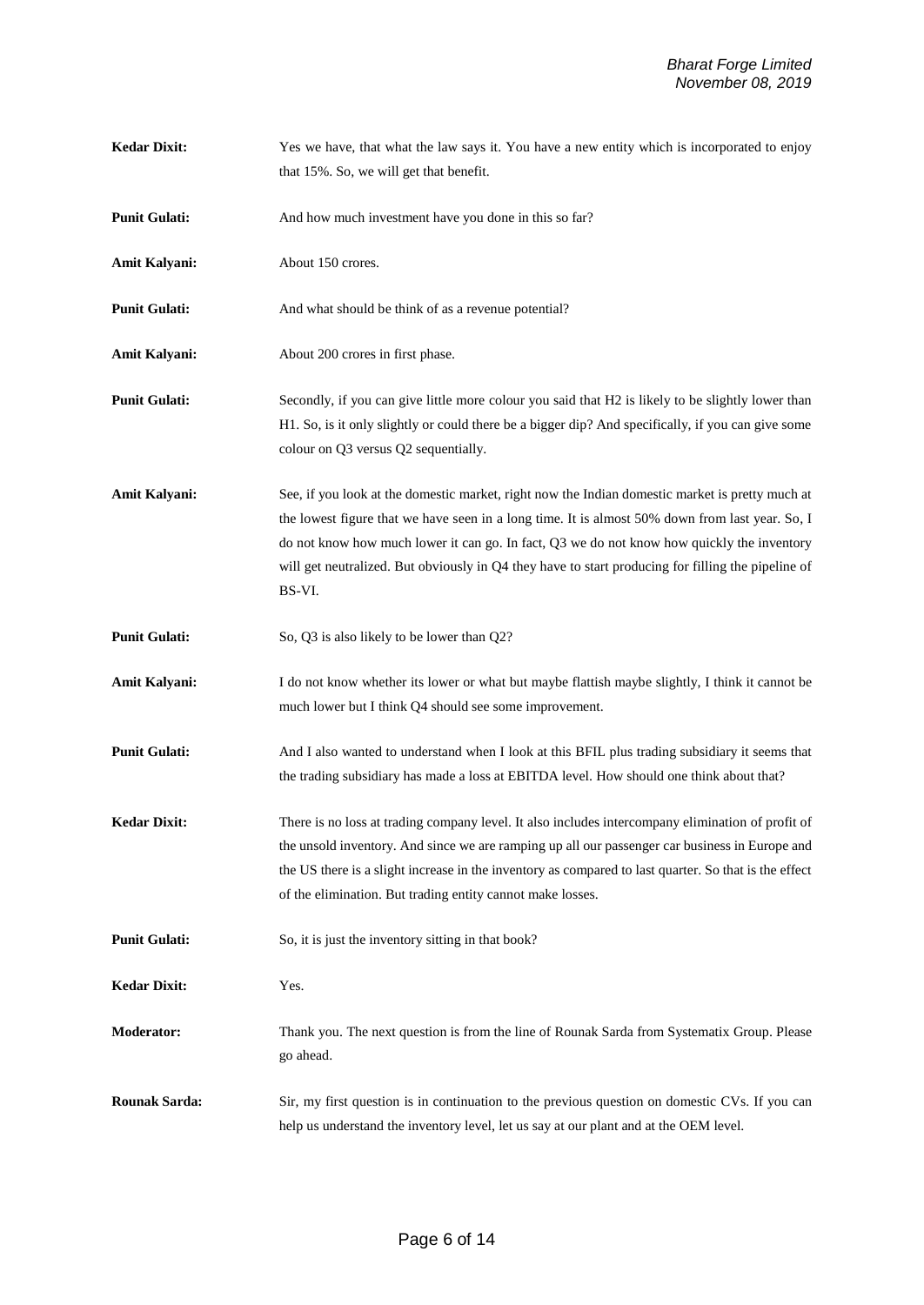- **Amit Kalyani:** We have no inventory at our plant. We do not hold the inventory. Our inventory is only it is curtails to what is in WIP plus minimal FG. We do not have any inventory in our system.
- **Rounak Sarda:** So, would you be able to help us understand how was the inventory in the system currently? And when do you see wholesale matching production?
- Amit Kalyani,: No, what we understand is there are roughly 40,000 medium and heavy commercial vehicles in inventory as on end of October. And currently the sale level is somewhere in the region of about between 14,000 to 16,000 maybe 17,000 vehicles a month. And production is running at roughly about 8,000 also a month. So, roughly 10,000 are getting depleted from inventory a month.
- **Rounak Sarda:** And sir, usually Q4 is the most heavy quarter for CVs. Do you see that pattern also changing this year because of the uncertainty and transition on BS-VI side? I mean, is there any indication which you can share?
- **Amit Kalyani,:** You know the commercial nature of the industry. People will fill inventory of BS-VI and push it into the system for sure. So, I anticipate that production in Q4 will be higher than sales in Q4.
- **Rounak Sarda:** Second question is on the domestic industrial side. We had a lumpy defence business last year. But if I see in quarter 2, we had some sequential growth as well. If you can help us understand what is contributing to that?
- **Amit Kalyani:** We have won a lot of new business on the industrial side in India. I am not going to get into more detail than that. But we have some business which is let us say medium to long term which we have won which will continue giving us growth and some amount of the tail of the last defence deals.
- **Rounak Sarda:** But there is no lumpy business which can offset the drop which has happened? The current trend rate should continue, is that the way you look at this?
- **Amit Kalyani**: Current run rate will continue and then as the new orders that we have once start it will go up slightly. But it is not a big there is no big lumpy business that we have won right now.

**Rounak Sarda:** And sir, on international CV especially on North America side the production, I mean in anticipation of production cut inventory has started to reduce. But if you see the order book for this month, it had for the last month is suddenly surprised with 20,000, more than 20,000 units. So when do you, usually see inventory increasing in the system? I mean, is it usually a 2-3 quarter, 2-3 months lag? Should we assume that?

**Amit Kalyani:** No, every cycle is different. It is very difficult to generalize and say like that because really depends on the overall scenario in the economy. How much confidence is in the economy, how quickly the order slowdown takes place. So, each time it is different. So, I do not want to generalize that.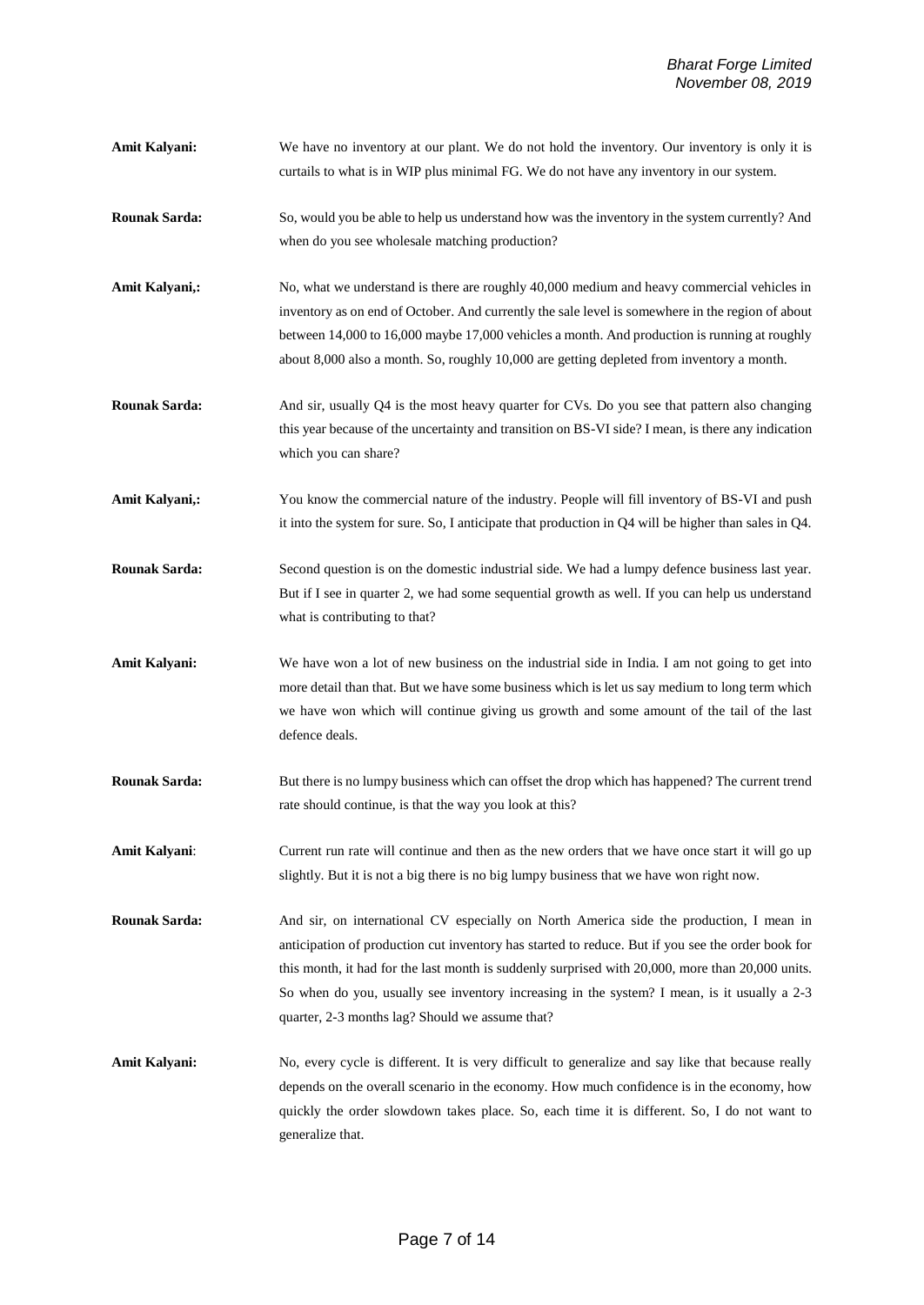**Rounak Sarda:** But is there a production level where the manufacturers are comfortable, let us say 275,000 per annum. Is that something a benchmark? **Amit Kalyani:** 275,000 to 300,000 was the normal figure. **Moderator:** Thank you. The next question is from the line of Sonal Gupta from UBS Securities. Please go ahead. **Sonal Gupta:** So, just wanted to understand again on the one was on the North America or the US oil and gas thing. I mean like, we have already seen a pretty sharp slowdown from the last quarter onwards. So, are we towards the end of the inventory adjustment on the oil and gas side? Or do you think these will more to go? Amit Kalyani: See right now all the oil and exploration majors are cutting capacity because or let us say they are reducing the inventories because of end of year. Plus because the pipeline which take the oil from the Permian Basin are not yet fully up and ready, the expanded capacity. The cost of taking oil and gas out of the Permian is still quite high. So they are waiting for the new pipeline to be fully up. And say that will be a trigger once that is ready. **Sonal Gupta:** So, when is that expected? Any time lines on that? **Amit Kalyani:** They have the same situation as us, environmental and cost and overall project related issues. It is a very uncertain time right now and there is very poor visibility on anything. So, I think very difficult to really say anything. **Sonal Gupta:** But we are not seeing any further deterioration, right? Amit Kalyani: Not right now. I think we are at the flat level. **Sonal Gupta:** And just the, I mean the one thing which is going well is clearly the passenger vehicle exports. So, just to on that side, I mean we expect this to sort of continue, right? And even for next year we have fair amount of visibility on this growth, right? **Amit Kalyani:** As we had said that we expect the passenger car basically what we had said was that the truck side, the non-auto side and the fast cars will become more or less the same size may not be exactly the same. It could be 35, 35, 30 or 40, 35, 25 but somewhere in that ballpark. **Sonal Gupta:** So, I am just asking that in terms of near term and maybe to the next 6 months to 12 months visibility we should see these run rates … Amit Kalyani: Yes, we should see a significant growth in the pass car side. **Sonal Gupta:** And just lastly, on the India CV, I mean like so the, I mean like because you are saying that we are already seeing a fair amount of inventory adjustment and I mean, so do we see that then on this base we should see some growth next year? Or you think that is very hard to say as of now?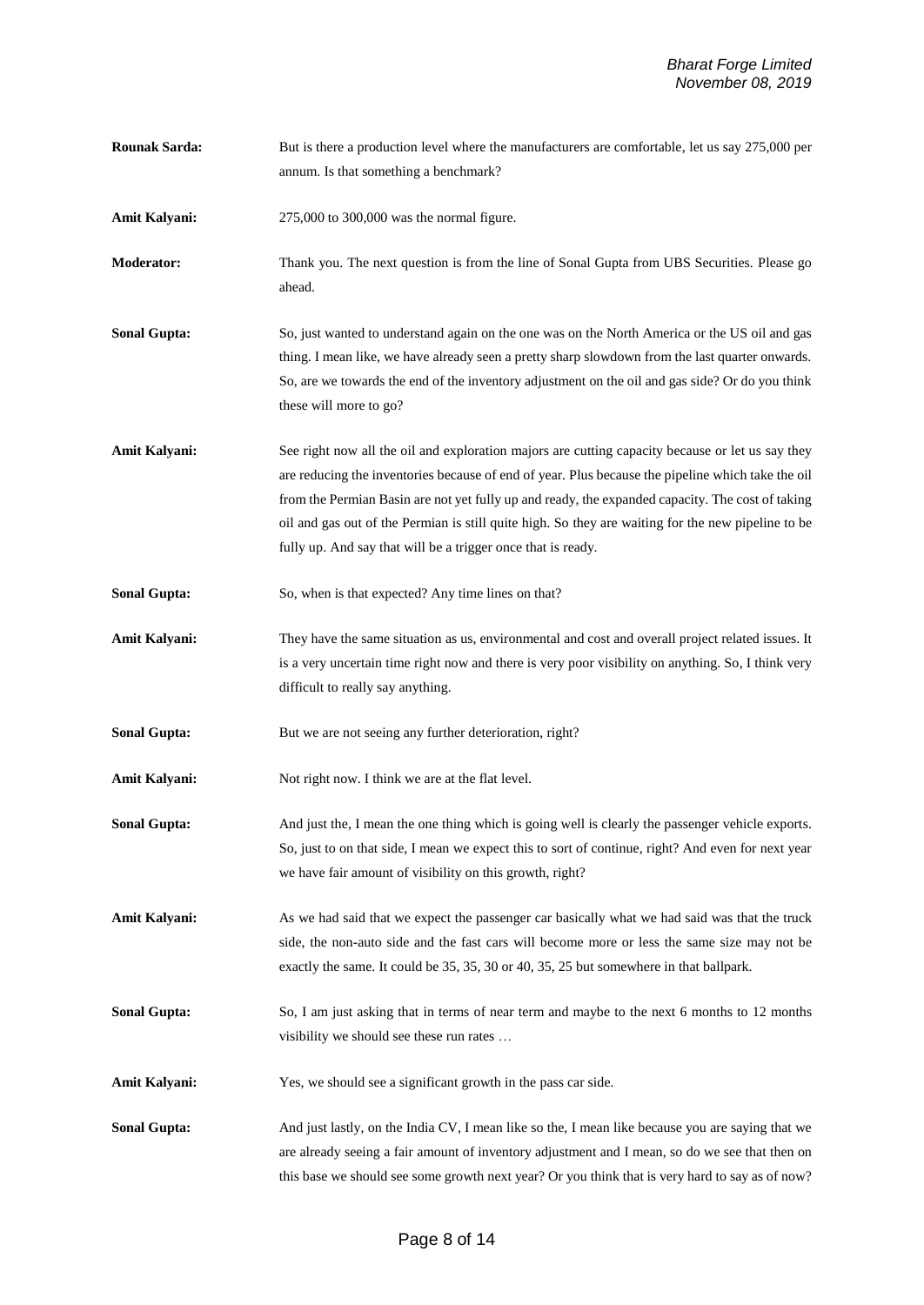- **Amit Kalyani:** Very hard to say as of now. See, simply because the first half of this year was not represented of what the actual market consumed. We produced almost 25,000 to 30,000 more vehicles. We had a carryover inventory of about 15 odd thousand. And at peak in September, the inventory had gone to 49,000. So that is an increase in inventory of 35,000 which at today's production level is more like 3 months or more.
- **Sonal Gupta:** And this is the last thing was I think in terms of your statement like you already have a very good balance sheet and then you are saying that we want to strengthen the balance sheet. So, what exactly do you mean in terms of.
- Amit Kalyani: Yes reduce cost, reduce CAPEX set our assets more, that is it. We are not doing it we are not going to raise money or anything. We do not need that. But just strengthen the balance sheet keep focusing on cash generation, reduce inventory, reduce working capital, pre-disciplined and prudent. See, what is happening there are people who have spent a lot of money and CAPEX over the last 2-3 years and suddenly the market is at 50% or lower. Lot of companies worldwide are going to be in deep financial problem might even go bankrupt. So, we should be ready to fill up our capacities with business from trailing companies or from people who are not over struggling. So, you should be strong when others are weak, it gives confidence to your customers.
- **Moderator:** Thank you. The next question is from the line from Pramod Amte from CGS CIMB. Please go ahead.
- **Pramod Amte:** First with regard to BS-VI. What is your production plan when you plan to produce and start supplying to the customers in India?
- **Amit Kalyani:** See, we have been producing Euro-VI parts for the last 5 years. In fact, we have also started Euro-VII. We finish the development 2 years ago, we have already started. So, making Euro-VI we have been making for a long time. And even for some Indian customers who are exporting Euro-VI engine we have been making for now 3 to 4 years. So we have absolutely no issue. We have been making this for a long time. We have done Euro-IV, we have done Euro-V, we have done Euro-VI, we have done Euro-VII. So it is absolutely no issue for us. We have been working with our domestic customers. There are 3 customers who have their own Euro-VI engines or BS-VI engines because we have given them prototypes and production lot samples long back.
- **Pramod Amte:** In terms of commercial production, will that be in December quarter? Or would that should be lower to March?
- **Amit Kalyani:** So we did some amount of commercial production few hundred or few thousand numbers and then we had to slow down. So, we are ready. We anticipate this will happen in January-February-March.
- **Pramod Amte:** So there is no lead advantage for you in terms of couple of months before the client in the December quarter? You feel that it will only come through in the March quarter?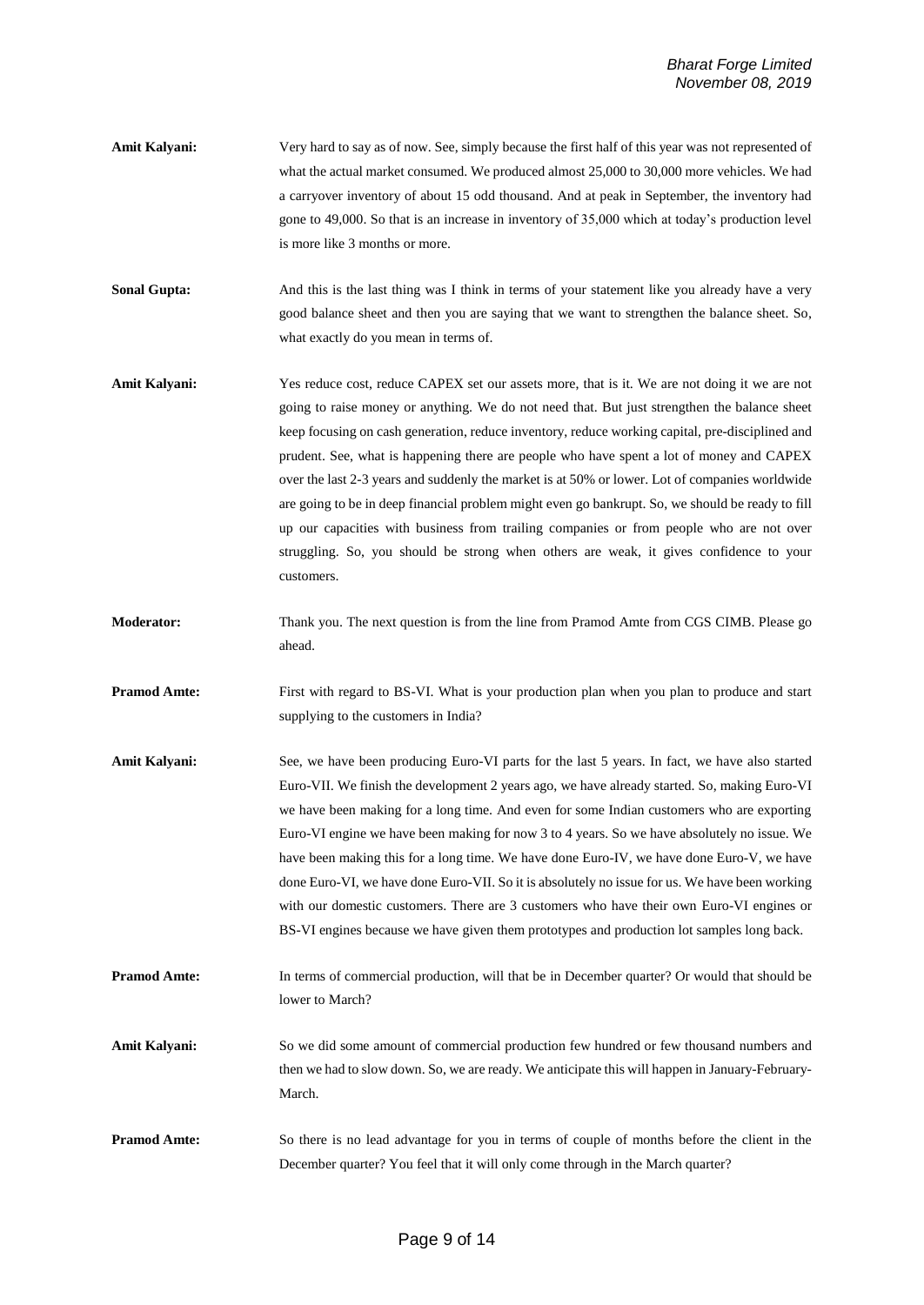- **Amit Kalyani:** Yes, I mean they are all building small amount of BS-VI vehicles right now, only to get iron out the kinks from their own systems.
- **Pramod Amte:** And second is with regard to your AP plant. Since you have moved it as part of a subsidiary and you will get the much better tax advantage in that sense. So, what will be the priority for the additional cash flows which you may have now versus might be when you initially started to put the plant in place? Would that you use it as a priority to win clients or would that be at the shareholders?
- **Amit Kalyani:** No, see we are not going to reduce, I do not think that, we do not play a price game. We would rather play a high technology, high value differentiated game.
- **Pramod Amte:** But considering that that should give you a substantial competitive advantage. Would this help you to win more clients or that should not be the case?
- **Amit Kalyani:** Probably I am sure it will because we should have the most competitive position in the market. Already, our technology and cost structure they were very good and now this will make us even better. So hopefully what it will mean is that we get larger growth opportunities there.
- **Kishore:** Pramod, this is Kishore. Just to add to what Amit said, if your question was that to the extent we are saving tax, are we going to get give a price discount to the customer? There is no question of that happening, absolutely no question of that doing. So, I just want to make that clear.
- **Pramod Amte:** No, would that considering the improved cash flows would that help you to expand that facility in much aggressive pace than what you initially thought?
- **Kishore:** Of course, it will.
- **Amit Kalyani:** Yes, obviously ...
- **Pramod Amte:** That is what I was asking, what was the priority in terms of spending that additional cash flow for you?
- **Amit Kalyani:** The priority is always growth. If you do not have growth opportunities then you tons of cash and you pay out the dividend.
- **Kishore:** So, we are looking at a phased expansion of that plant. So, we will first look at the Phase 1 which we are in currently and we will evaluate it maybe say 2 years from now. And if there is surplus cash flow which I am sure there will be we will use it for that expansion.
- **Amit Kalyani:** See, an example of this is what we did in Germany. We set up a new plant and just as we were developing the products and the customers that, I am talking about aluminium forging now. As we develop that, the customers saw that and was so impressed that parallelly their US counterpart say, hey, we want local content. We wanted to set up a plant in US to do that. So, one good plant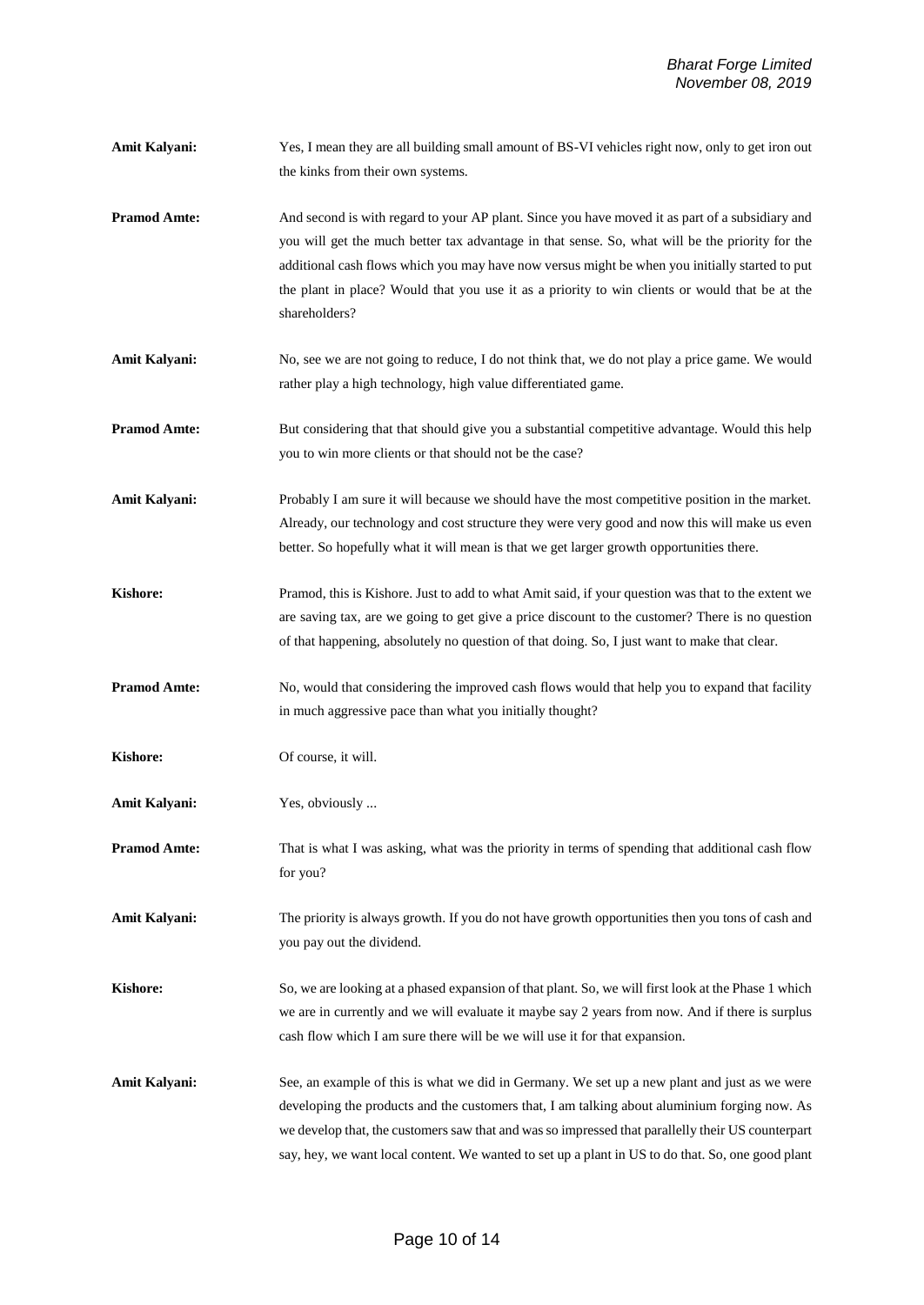and operation and success created another opportunity. So, that is how it works. But you need to wait when it goes into sales production.

- **Pramod Amte:** And the last one is with regard to considering that you are at the current stressful situation you are cutting the cost left, right and center. In case any of these stimuli comes through, would the system be flexible enough to bounce back? Would that or would it take you much …
- Amit Kalyani: Pramod, we will not lose any capacity or capability. Only we will make certain things which are historic into more strategic. When you have to run on a treadmill at high speed in order to just stay in the same place you do not necessarily have the chance to do things in a strategic and thought-out manner. You have to just deal with speed and the first doing what is required first. But this is where we want to make the change and create a structural change wherever required.

**Moderator:** Thank you. The next question is from the line of Pratik Poddar from Nippon India Mutual Fund. Please go ahead.

**Pratik Poddar:** Sir, could you just talk a bit about this Nellore facility in terms of the roadmap for the next 1-1.5 years? Yes, that is it, thanks.

**Amit Kalyani:** So, this is the high pressure die-casting facility. K. K., will you answer?

**Management:** Yes, so basically it is, it basically a light-weighting centre. So what we have decided is, we go, the first setup is with the die-casting machine which has the capability of doing both aluminium and magnesium casting on the same machines. And these machines are equipped with very ultramodern features like jet cooling and vacuum casting and others thereby giving us a big advantage in the market in terms of production of very world products and thereby allowing us to basically attack on very specific structural components that are required in the both automotive and industrial world.

**Pratik Poddar:** Including for EVs and hybrids?

**Management:** Including for EVs and hybrids, for primarily this is being focused for more for BS-VI and EVs and hybrid requirements along with various other requirements. For example, things like very specific applications for lighting and others in the industrial sector.

**Pratik Poddar:** And just to take this forward, I believe is it fair to understand that similar to the US operations which we are setting up the US plant, this plant also has firm order backings as of now. And in terms of utilization it should not be a problem.

**Amit Kalyani:** Yes, we already have got some confirmed orders and we are in the process of also getting some big orders coming in from our other customers. So, we are working on that. And finally it is I think it is fair to say that the machines would get easily booked over the next 1 year.

**Moderator:** Thank you. We will move on to the next question. That is from the line of Mahesh Bendre from Karvy Stock Broking. Please go ahead.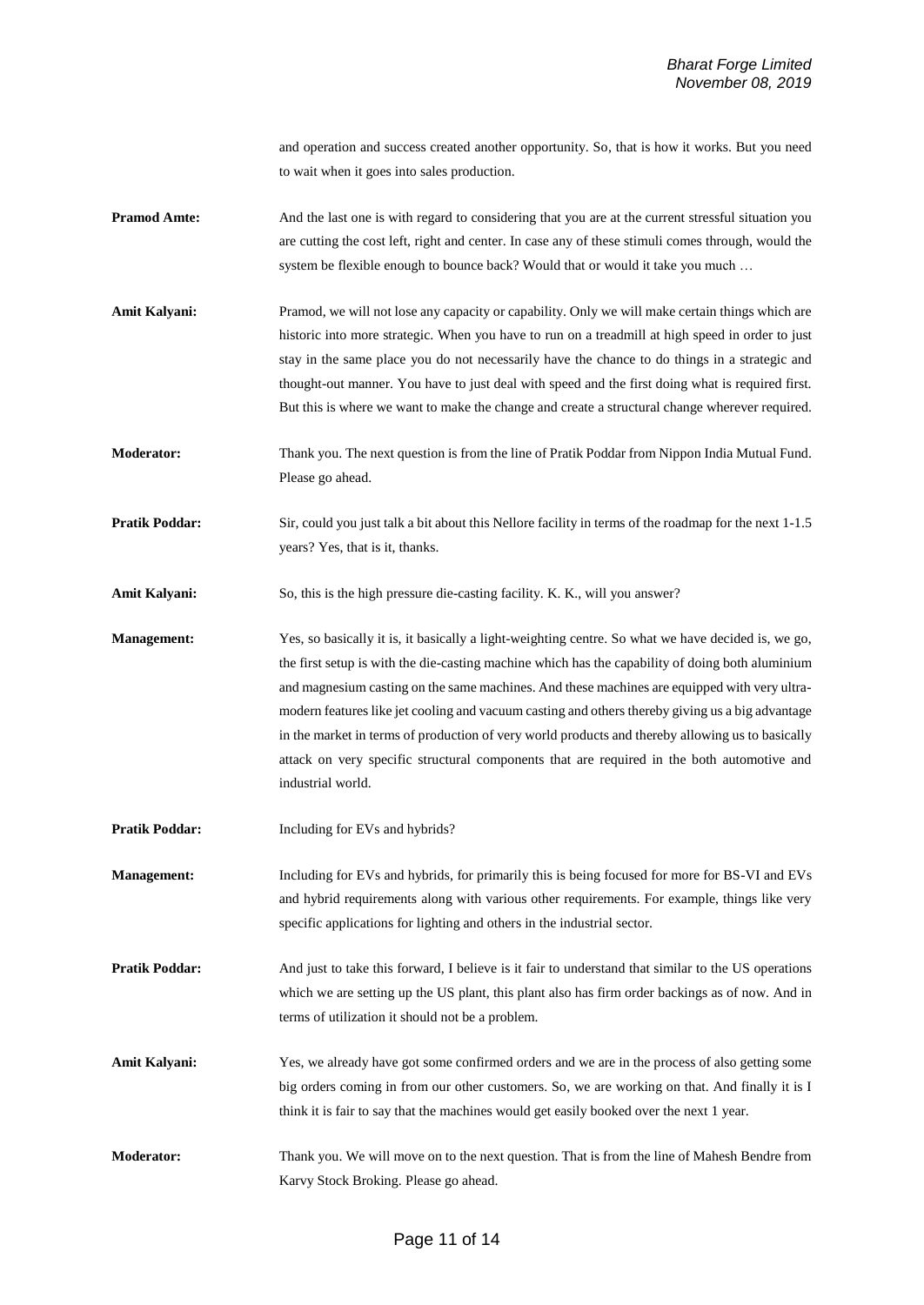- **Mahesh Bendre:** Sir, what is the outlook for the industrial business both domestic and international for next year?
- **Amit Kalyani:** No, Mahesh very difficult to give an outlook or anything right now. I would say, for global it is flat. For domestic, I think we should see some growth.
- **Mahesh Bendre:** And sir, typically historically we have seen in that whenever we reporting de-growth in the revenue for particular year next 2 years we see a very sharp jump in our revenues and all the financial indicators. So, is this likely to be a case next year also?
- Amit Kalyani: I hope so but as far as the market is concerned, it is very difficult to say what is going to happen. But as far as the company is concerned we are taking all the measures required to reduce costs and become more efficient.
- **Moderator:** Thank you. The next question is from the line of Pawan Pandit from Latin Manharlal Securities Pvt. Ltd. Please go ahead.
- **Pavan:** You said your R&D cost is going to increase because of low CAPEX for the next 1 or 2 years. Could you quantify it like as a percentage of sales, how much is that going to be?
- Amit Kalyani: If you look at what is our R&D spend today, it is going to remain more or less in the same ballpark or maybe 20% more.
- **Moderator:** Thank you. The next question is from the line of Punit Gulati from HSBC. Please go ahead.
- **Punit Gulati:** Just on the export potential of the passenger car, you have already hit 160 crores run rate this quarter. Is the ramp-up still on? Do you expect this growth to continue from 160-161 per quarter number?
- Amit Kalyani: Yes, we are in the beginning of the ramp-up.
- **Punit Gulati:** And in next 2 years, where should you be on this?
- **Amit Kalyani:** I do not want to give you a forward-looking statement butsubstantially higher than here. Because today we are still doing engine components as our driveline components, exports ramp up that itself is going to be a big opportunity.
- **Punit Gulati:** And you have some orders for that as well?
- **Amit Kalyani:** Yes, also.
- **Punit Gulati:** And how should one think about margins from this business?
- Amit Kalyani: Also very good, and the machine products also very good.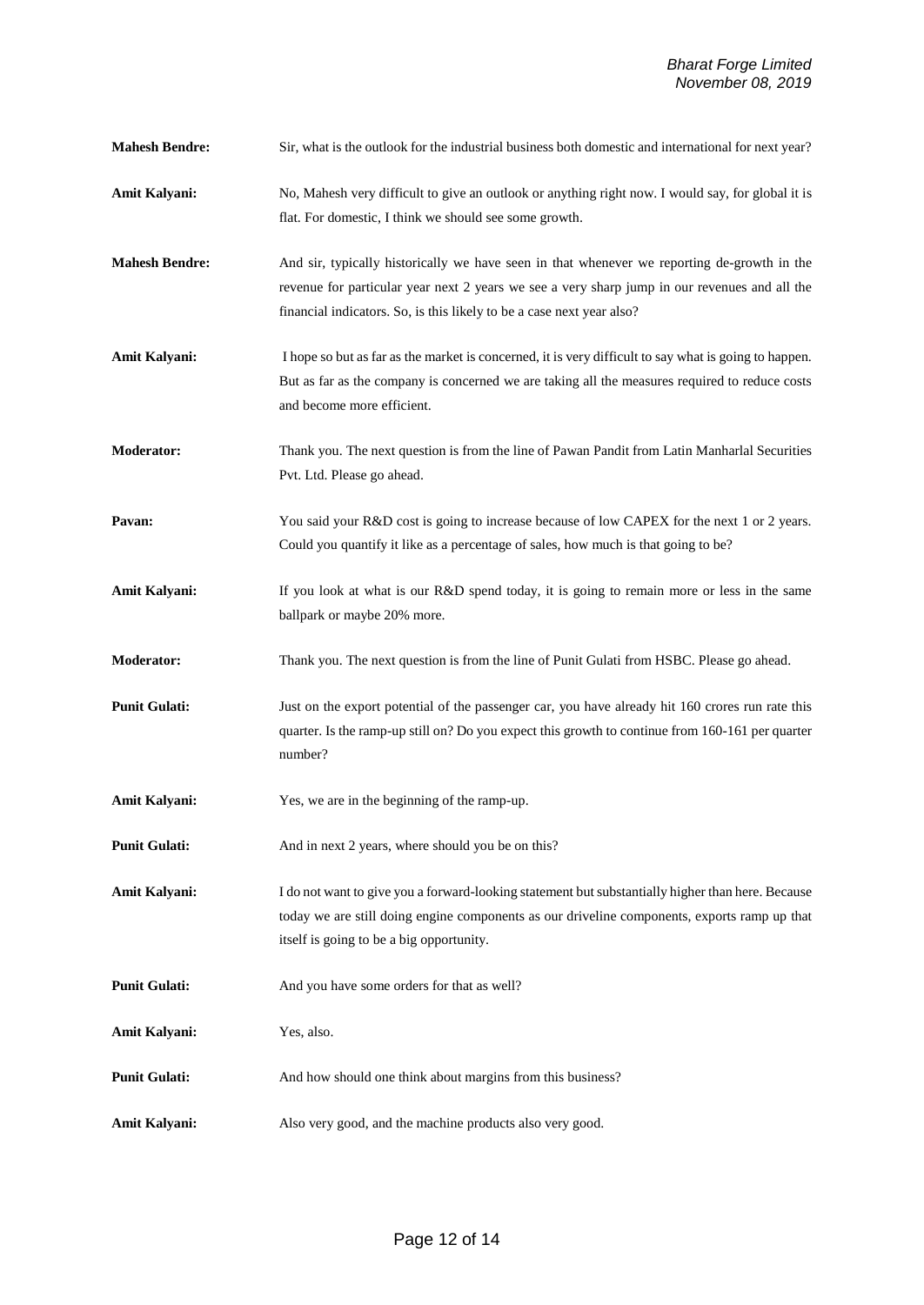**Punit Gulati:** And on the oil and gas side, while I understand the environment is uncertain but do you think the inventory draw down cycle is now complete? And at least from this level one should not see a further drop?

Amit Kalyani: Yes, I think that is accurate to see.

**Moderator:** Thank you. The next question is from the line of Manoj Garg from White Oak Capital. Please go ahead.

**Manoj Garg:** Amit, in your prepared remarks you have indicated that there are structural challenges in the domestic CV industry. Can you just put some more colour on that? What you mean about this?

- Amit Kalyani: Problem is, if you look at what has impacted the overall market right now. There are 3 factors. One is the non-availability of financing. Earlier, you could buy a truck with 10% to 15% down payment. Now, less amount of financing is available and that too with the down payment of anywhere between 35% to 40%. So that automatically removes a large percentage of buyers from the potential buying opportunity. Second is, because of the axle loading norms having changed you have created a capacity increase of roughly 15% to 20% in a certain category of goods haulage sector. Third is, because of GST and the stoppage of vehicles at state boarders going away we have seeing anywhere between 10% to 25% reduction in logistics travel time. So, this is all creating more capacity on one side and less buying ability on the other side. So, this is a structural problem.
- **Manoj Garg:** And given that like the axle load norms which have increased somewhere in the last year August-September and by the time we will be there over the next few months. You see most of these challenges would be in the base? And what could be the tipping point where you start seeing maybe some demand coming back in this sector?
- Amit Kalyani: So, I think the government has realized that structural changes need to be made and some interventions are required. If you saw that they just announced 11,000 bus order at the utility state governments and municipalities will place orders. If you remember in 2008, after the Lehman Brothers crisis, the government under JNNURM placed orders for almost 70,000 buses. And that completely revive the sentiment and the sector. And I think something like that is again required. They have been talking about scrappage, etc. But something structurally and strategically has to be done.

**Moderator:** Thank you. The next question is from the line of Sahil Kedia from Bank of America. Please go ahead.

Sahil Kedia: I have just one question. I want to get some more detail about your US plant because it represents a kind of free entry back into the US passenger vehicle segment in a big way. Can you tell us a couple of things? One, what has changed in versus the earlier experience and we had when we had exited the US market, number one. And number two, how big of an opportunity can this be once this is fully set up?